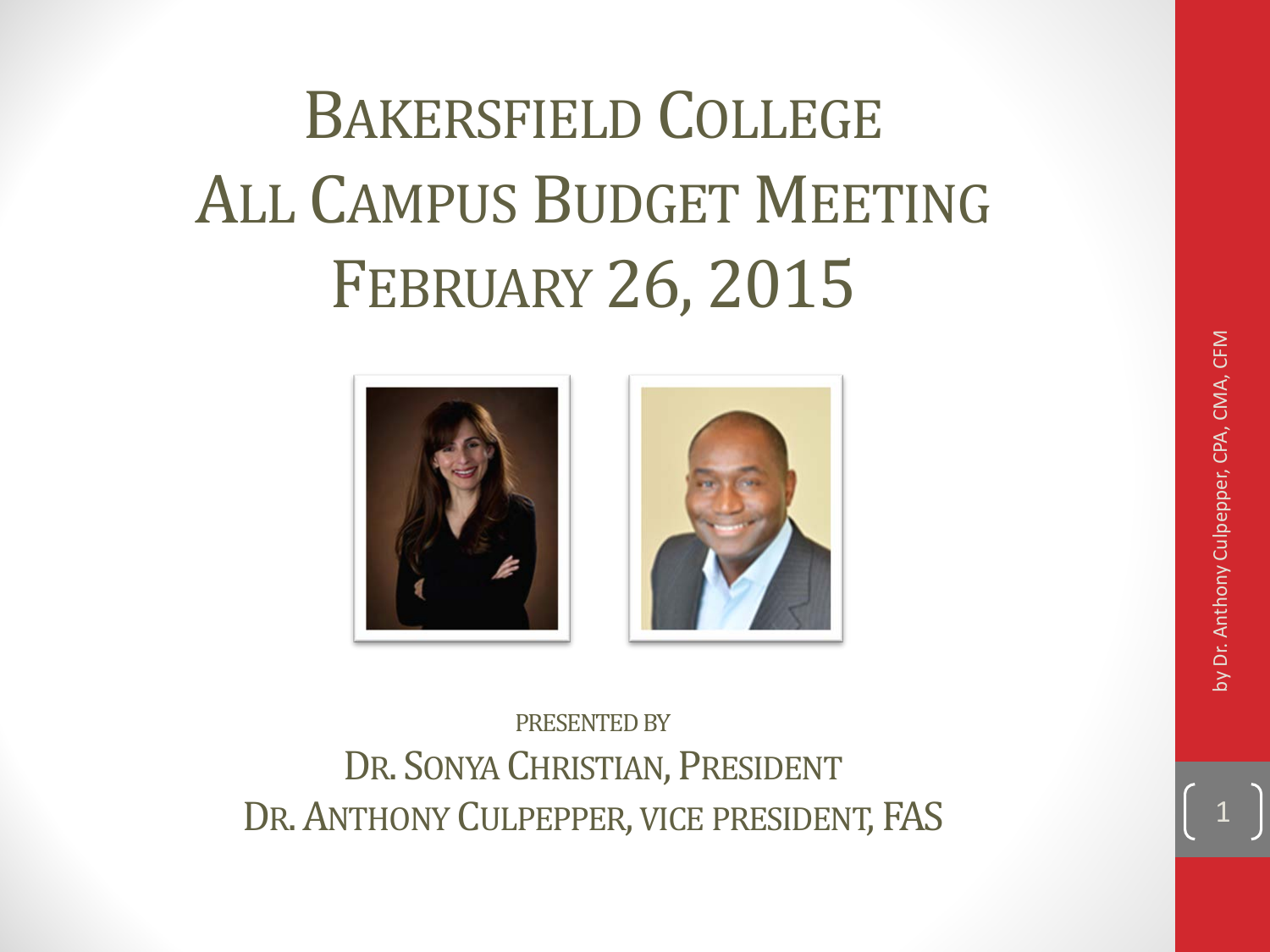### **PRESIDENT ' S REMARKS**

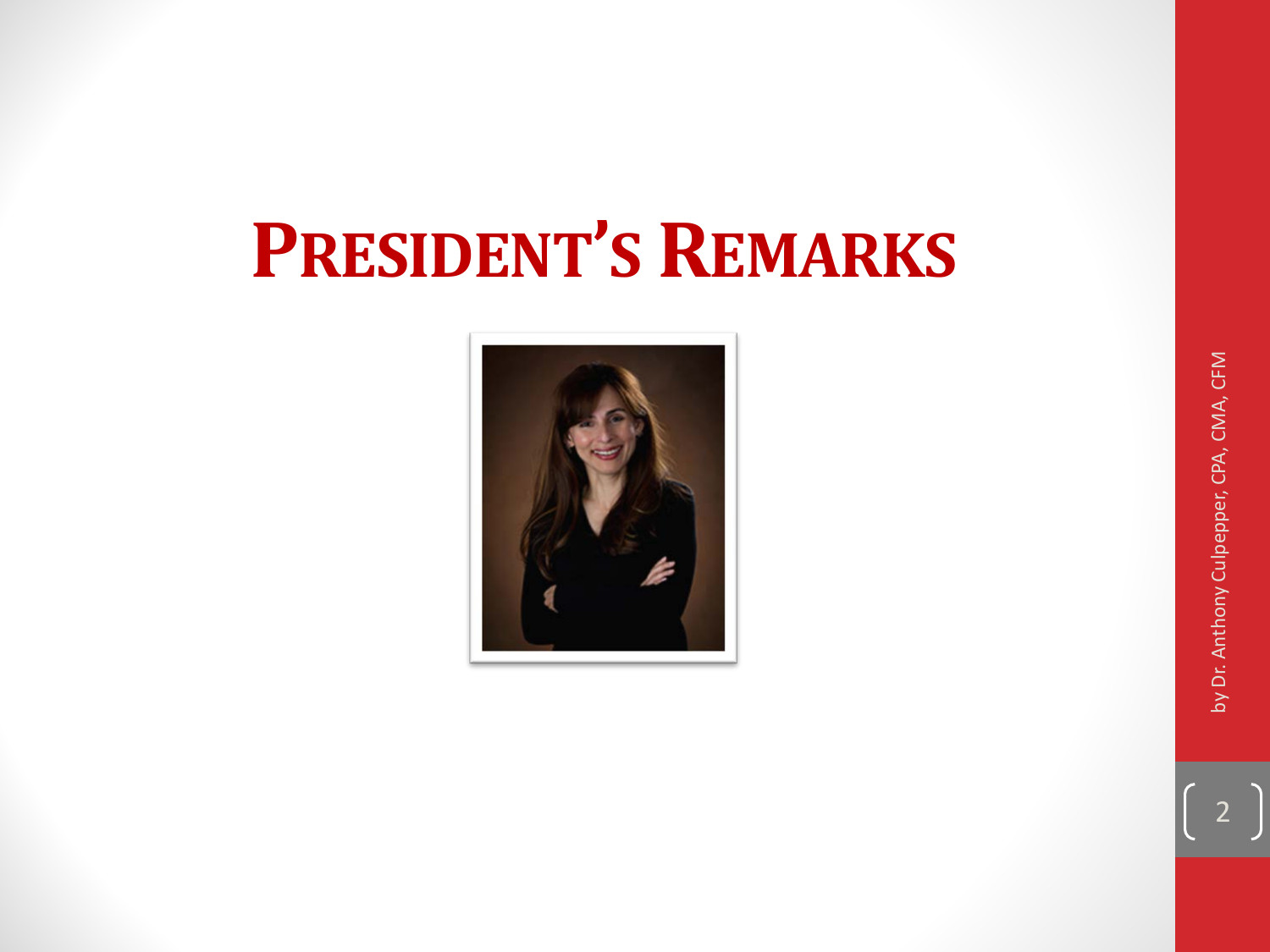# oy Dr. Anthony Culpepper, CPA, CMA, CFM by Dr. Anthony Culpepper, CPA, CMA, CFM

#### **COLLEGE PRIORITIES**

**BC** *Proposed* **Strategic Goals for 2015-2018, January 15, 2015**

**Student Learning**  *A commitment to provide a holistic education that develops curiosity, inquiry, and empowered learners.*

**Student Progression and Completion** 

*A commitment to reduce the time for students to complete educational goals.*

#### **Facilities**

*A commitment to improve the maintenance of and secure funding for college facilities, technology, and infrastructure for the next thirty years.*

#### **Oversight and Accountability**

*A commitment to improve oversight, accountability, sustainability, and transparency in all college processes.*

#### **Leadership and Engagement**

*A commitment to build leadership within the College and engagement with the community.*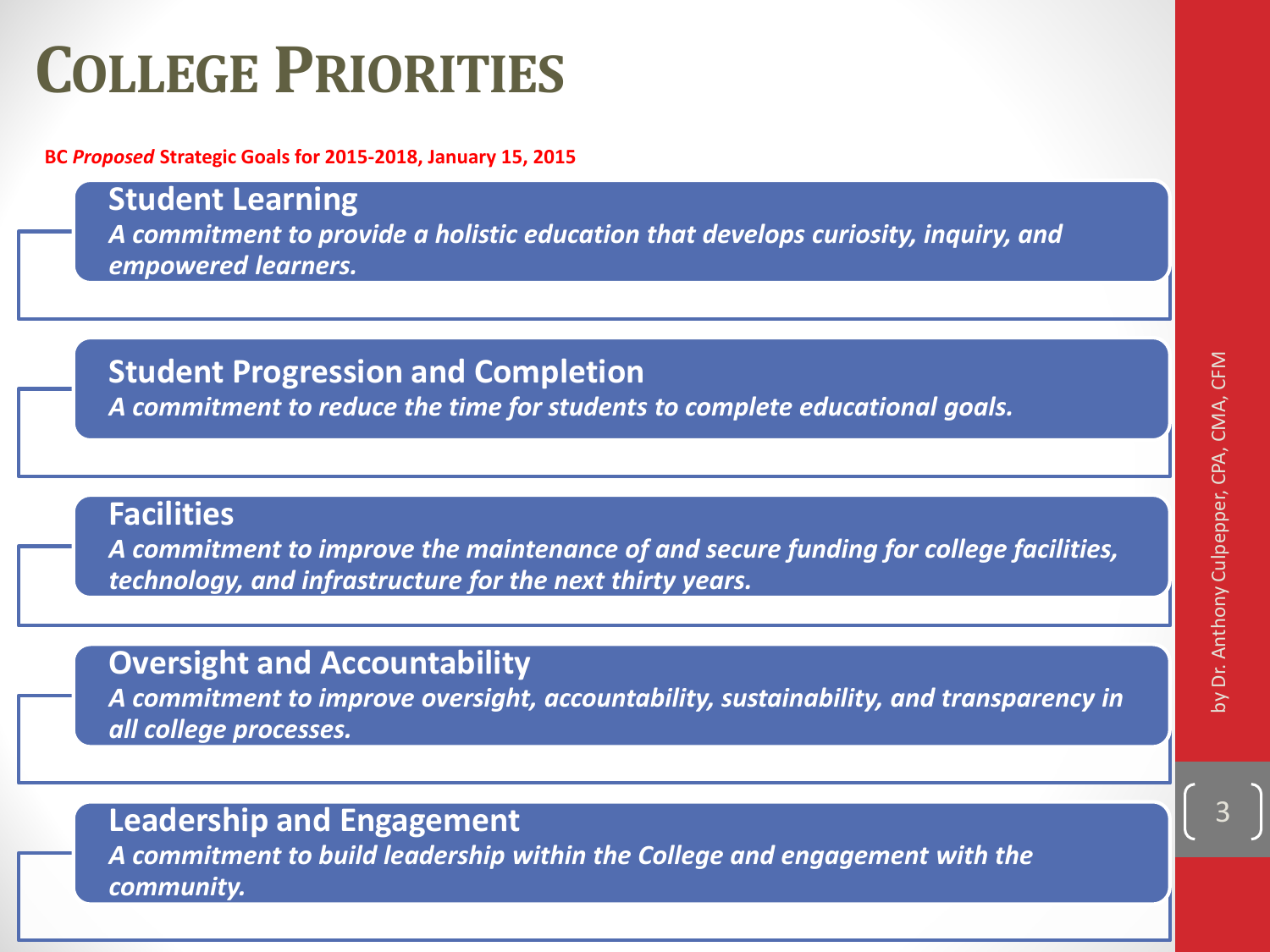#### **RESOURCE ALLOCATION AND ISSUES**

**Student Progression and Completion**  *A commitment to reduce the time for students to complete educational goals.*

#### **Funding Source Issues**

#### **SSSP Funding Equity Funding**



#### **Ramping Up 50% Ratio**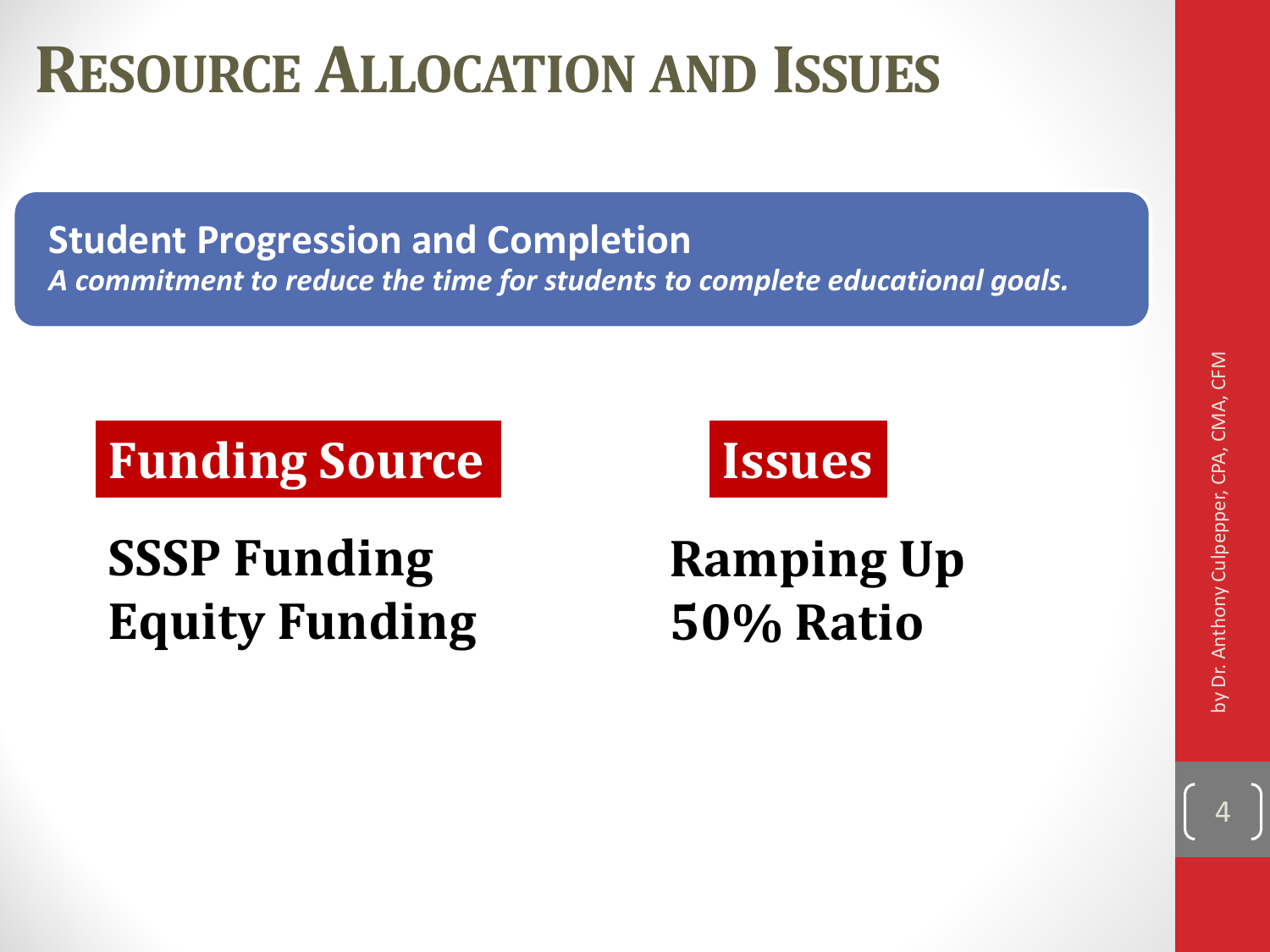#### **RESOURCE ALLOCATION AND ISSUES**

**Facilities** 

*A commitment to improve the maintenance of and secure funding for college facilities, technology, and infrastructure for the next thirty years.*

#### **Funding Source Issues**

**2016 Bond Private Philanthropy Enterprise activities**

#### **Significant upgrades Maintenance**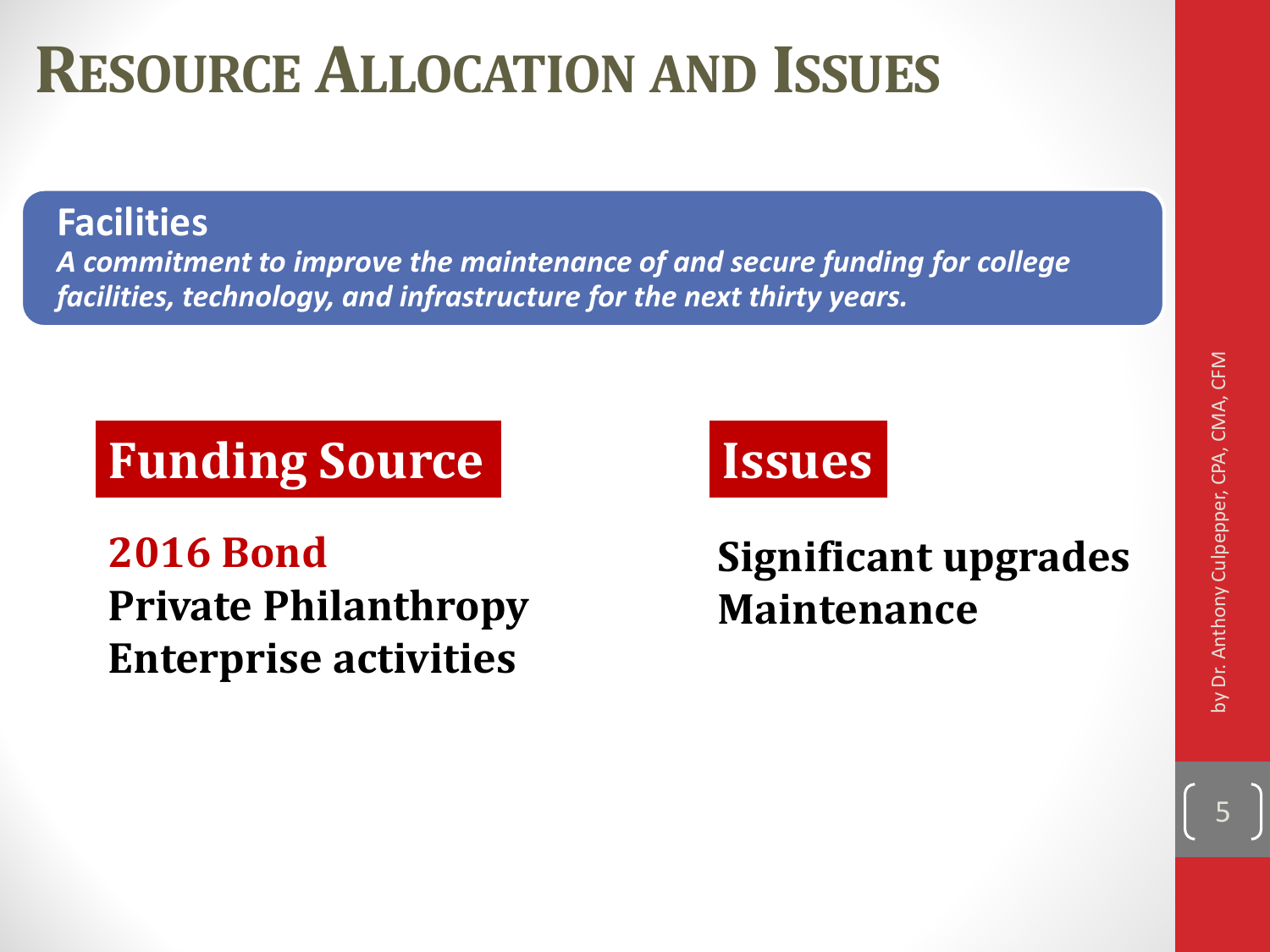#### **GENERAL ENROLLMENT STRATEGY**

| <b>Bakersfield</b>                  |             | Point-in-Time Comparison   |             |          | Spring 2014 FTES<br>as a % of the    | Spring 2015                       |  |  |  |
|-------------------------------------|-------------|----------------------------|-------------|----------|--------------------------------------|-----------------------------------|--|--|--|
| College                             |             | <b>Spring - Sixth Week</b> |             |          | <b>FTES</b><br>Eventual<br>as a % of |                                   |  |  |  |
|                                     | Spring 2014 | Spring 2015                | <b>Diff</b> | $%$ Chg  | Term-End <sup>5</sup>                | <b>Spring Target</b> <sup>6</sup> |  |  |  |
| <b>Current Headcount</b>            | 16,493      | 17,149                     | 656         | 4.0%     |                                      |                                   |  |  |  |
| <b>Duplicated Enrollments</b>       | 47,690      | 49,912                     | 2,222       | 4.7%     |                                      |                                   |  |  |  |
| Waitlisted Enrollments <sup>2</sup> | 227         | 156                        | $-71$       | $-31.3%$ |                                      |                                   |  |  |  |
| Current FTES <sup>3</sup>           | 5,873.5     | 6,090.6                    | 217.1       | 3.7%     | 97.6%                                | 102.2%                            |  |  |  |
| Workload (FTEF)                     | 347.1       | 360.5                      | 13.4        | 3.9%     |                                      | 5,959.7                           |  |  |  |
| FTES/FTEF <sup>4</sup>              | 16.9        | 16.9                       | 0.0         | $0.0\%$  |                                      | Spring 2015                       |  |  |  |
| <b>Active Sections</b>              | 1,623       | 1,639                      | 16          | 1.0%     |                                      | Target                            |  |  |  |

| <b>Kern Community</b>               |             | Point-in-Time Comparison   | Spring 2014 FTES<br>as a % of the | Spring 2015<br><b>FTES</b> |                       |                                   |
|-------------------------------------|-------------|----------------------------|-----------------------------------|----------------------------|-----------------------|-----------------------------------|
| <b>College District</b>             |             | <b>Spring - Sixth Week</b> |                                   |                            | Eventual              | as a % of                         |
|                                     | Spring 2014 | Spring 2015                | <b>Diff</b>                       | $%$ Chg                    | Term-End <sup>5</sup> | <b>Spring Target</b> <sup>6</sup> |
| <b>Current Headcount</b>            | 23,623      | 24,174                     | 551                               | 2.3%                       |                       |                                   |
| <b>Duplicated Enrollments</b>       | 68,859      | 69,589                     | 730                               | 1.1%                       |                       |                                   |
| Waitlisted Enrollments <sup>2</sup> | 324         | 222                        | $-102$                            | $-31.5%$                   |                       |                                   |
| Current FTES <sup>3</sup>           | 8,435.3     | 8,510.2                    | 74.9                              | 0.9%                       | 97.7%                 | 94.8%                             |
| Workload (FTEF)                     | 527.8       | 539.4                      | 11.6                              | 2.2%                       |                       | 8,975.2                           |
| FTES/FTEF <sup>4</sup>              | 16.0        | 15.8                       | $-0.2$                            | $-1.3%$                    |                       | Spring 2015                       |
| <b>Active Sections</b>              | 2,468       | 2,488                      | 20                                | 0.8%                       |                       | Target                            |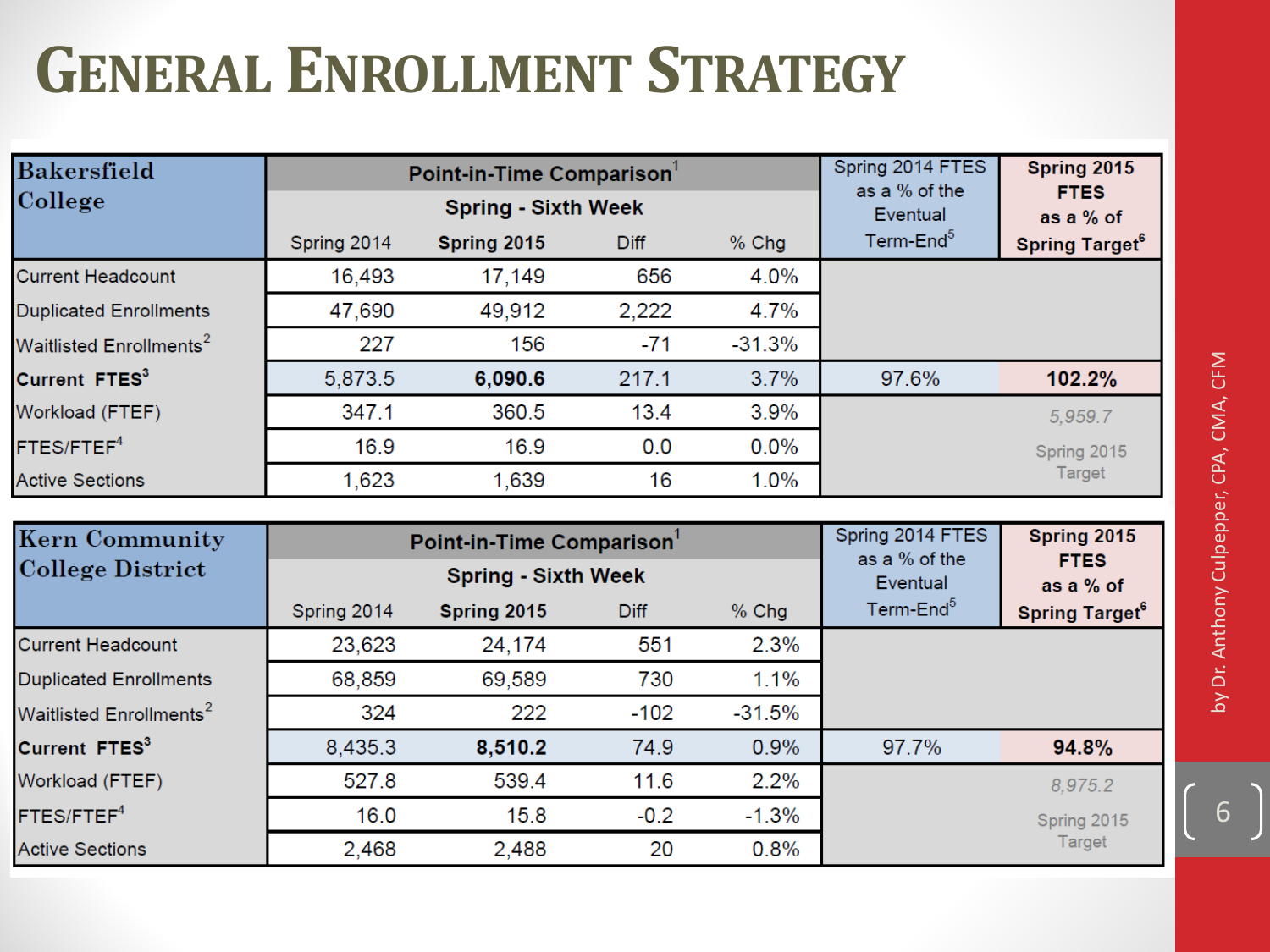#### **GENERAL ENROLLMENT STRATEGY**

| <b>College/</b><br><b>District</b> | Summer 2014<br>FTES <sup>1</sup><br>(Projected) | <b>Fall 2014</b><br>FTES <sup>1</sup><br>(Projected) | Annual<br><b>FTES</b><br>Target | Spring 2015<br><b>FTES</b><br>Target <sup>3</sup> | Current<br>Spring 2015<br><b>FTES</b><br>$(02 - 25 - 15)$ | Projected<br>Spring 2015<br>FTES <sup>4</sup> | Annual<br>Projection<br>VS.<br><b>Annual Target</b> |
|------------------------------------|-------------------------------------------------|------------------------------------------------------|---------------------------------|---------------------------------------------------|-----------------------------------------------------------|-----------------------------------------------|-----------------------------------------------------|
| KCCD                               | 1,818.0                                         | 8.941.5                                              | 19.734.7                        | 8.975.2                                           | 8,510.2                                                   | 8,696.3                                       | $-278.9$                                            |
| Bakersfield <sup>2</sup>           | 1,240.0                                         | 6,286.8                                              | 13,486.5                        | 5,959.7                                           | 6,090.6                                                   | 6,242.9                                       | 283.2                                               |
| <b>Cerro Coso</b>                  | 402.5                                           | 1,231.3                                              | 3.034.6                         | 1,400.8                                           | 1,082.2                                                   | 1,120.1                                       | $-280.7$                                            |
| Porterville                        | 175.5                                           | 1,423.4                                              | 3,213.6                         | 1.614.7                                           | 1,337.4                                                   | 1.333.4                                       | $-281.3$                                            |

Summer and Fall 2014 FTES are based on results from the 320 Apportionment Period 1 reporting. 1

<sup>2</sup> The Bakersfield College Annual FTES Target includes FTES for Shafter-Westec.

3 The Spring 2015 FTES Target is calculated by subtracting the projected Summer and Fall 2014 FTES from the Annual Target.

<sup>4</sup> The Projected Spring 2015 FTES assumes a similar growth as experienced in Spring 2014 between this time in the term and term-end.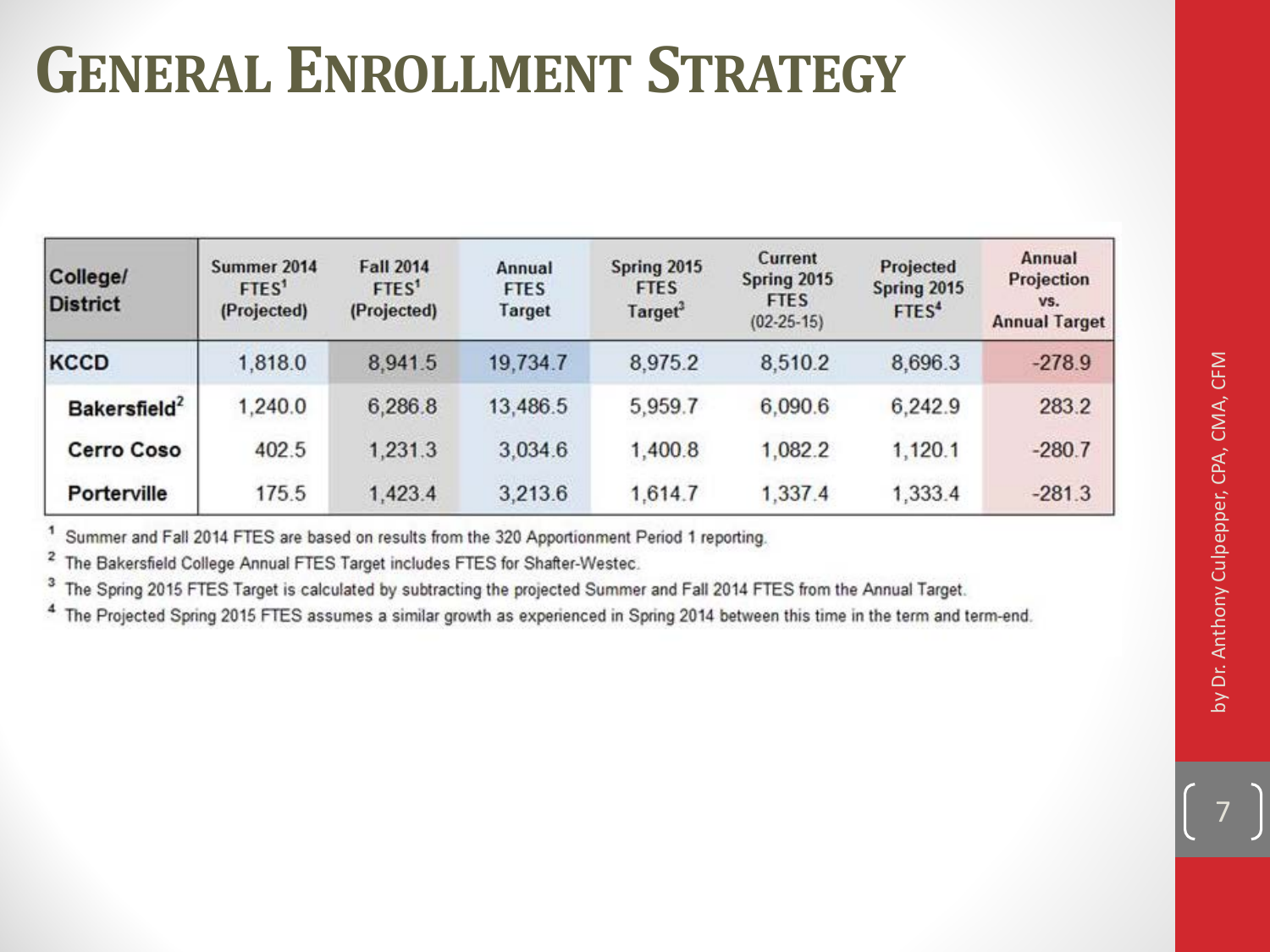## **VICE PRESIDENT OF FINANCE & ADMINISTRATIVE SERVICES**

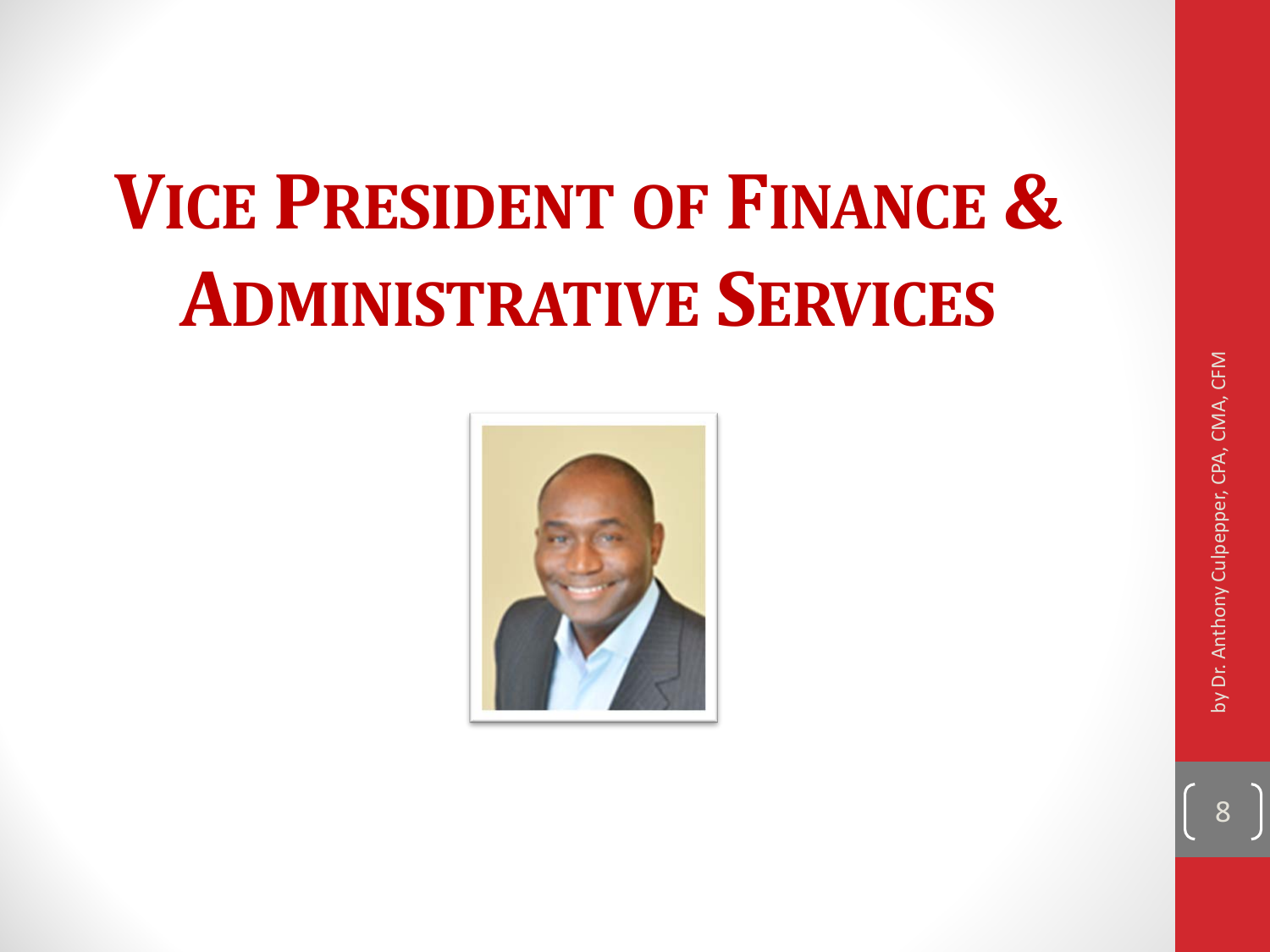9

### TOPICS OF DISCUSSION

- **▶ 3-Year Projection**
- **≻50% Law Target Ratio**
- Enrollment Projection
- BAS Accomplishment (Budget Impact)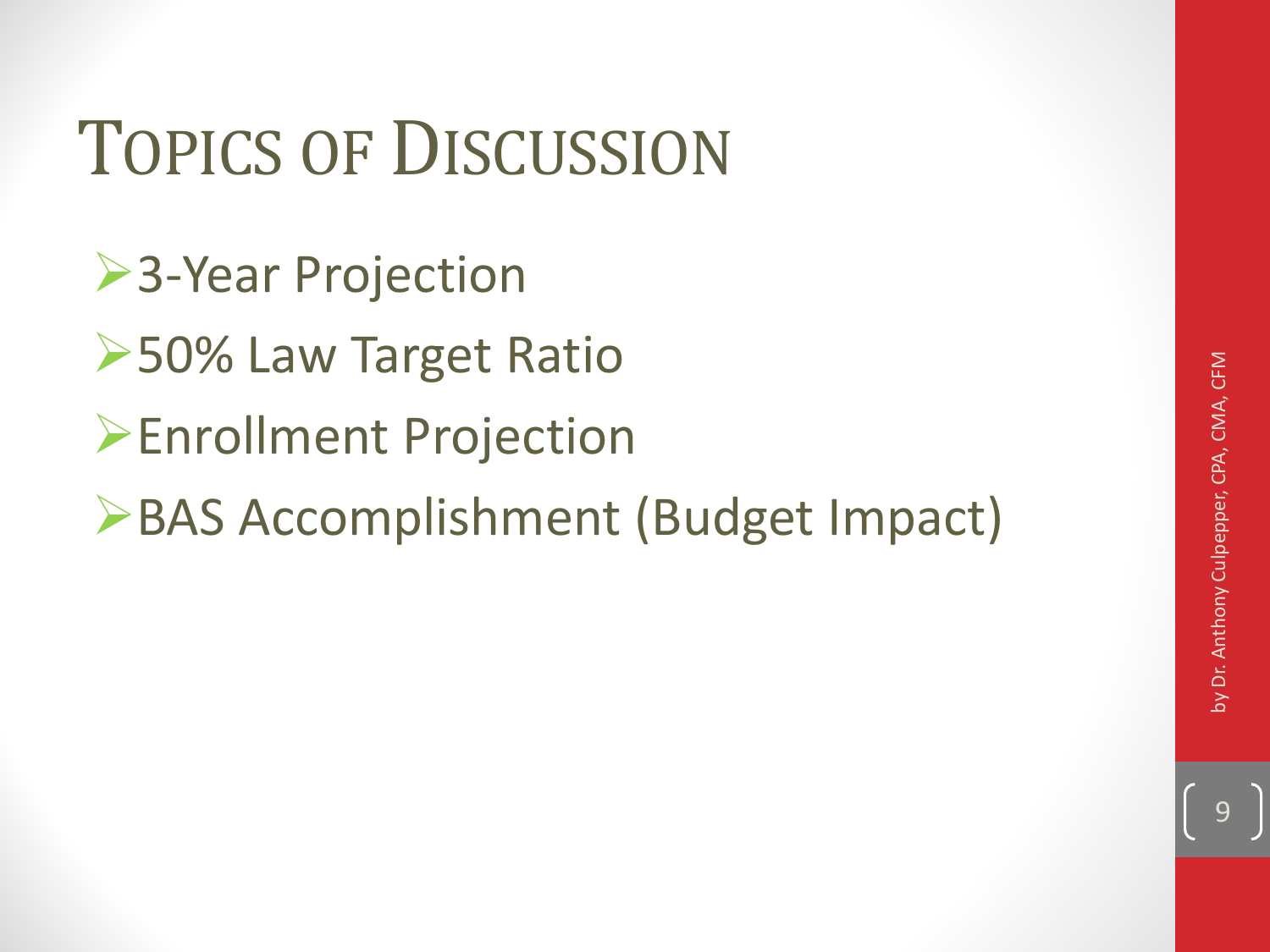### 3 -Year Projection

| <b>Kern Community College District</b>           |                   |                   | 1/16/2015 7:43    |                   |
|--------------------------------------------------|-------------------|-------------------|-------------------|-------------------|
| 2014-15 thru 2016-17 Longterm Budget Projections |                   |                   |                   |                   |
|                                                  |                   |                   |                   |                   |
| <b>Location: Bakersfield</b>                     |                   |                   |                   |                   |
|                                                  |                   |                   |                   |                   |
| General Unrestricted (GU001 Only)                |                   |                   |                   |                   |
| <b>Description</b>                               | 2014-15 Projected | 2015-16 Projected | 2016-17 Projected | <b>Pct Change</b> |
| <b>Beginning Balance</b>                         | 4,710,057         | 2,988,595         | 278,391           |                   |
|                                                  |                   |                   |                   |                   |
| <b>Revenues</b>                                  |                   |                   |                   |                   |
| Federal                                          |                   |                   |                   | <b>N/A</b>        |
| <b>State</b>                                     |                   |                   |                   | <b>N/A</b>        |
| Local                                            | 1,125,555         | 1,125,555         | 1,280,535         | 13.77%            |
| <b>Allocation</b>                                | 69,216,541        | 72,131,974        | 74,995,397        | 8.35%             |
| <b>Total Revenue</b>                             | 70,342,096        | 73,257,529        | 76,275,932        | 8.44%             |
|                                                  |                   |                   |                   |                   |
| <b>Expenditures</b>                              |                   |                   |                   |                   |
| <b>Academic Salaries (Instructional)</b>         | 23,992,839        | 25, 128, 108      | 26, 175, 193      | 9.10%             |
| <b>Academic Salaries (Non-Instructional)</b>     | 4,746,937         | 4,824,140         | 4,997,825         | 5.29%             |
| Classified & Other Non-academic Salaries (Non-   |                   |                   |                   |                   |
| <i><b>Instructional</b></i>                      | 7,725,199         | 7,983,220         | 8,169,204         | 5.75%             |
| <b>Classifed (Instructional)</b>                 | 2,158,135         | 2,201,298         | 2,245,324         | 4.04%             |
| <b>Employee Benefits (Instructional)</b>         | 6,458,075         | 7,028,721         | 7,217,673         | 11.76%            |
| <b>Employee Benefits(Non-Instructional)</b>      | 3,857,360         | 3,874,105         | 3,879,444         | 0.57%             |
| <b>Supplies &amp; Materials</b>                  | 1,357,910         | 1,500,056         | 1,534,701         | 13.02%            |
| Service/Utilities/Operating Exps.                | 4,723,445         | 4,817,914         | 4,914,272         | 4.04%             |
| <b>Capital Outlay</b>                            | 887,345           | 2,014,742         | 945,387           | 6.54%             |
| <b>Other Outgo</b>                               | 195,775           | 199,691           | 203,684           | 4.04%             |
| <b>District Charge Backs</b>                     | 14,707,977        | 15, 118, 126      | 15,607,846        | 6.12%             |
| <b>Transfers Out</b>                             | 1,252,562         | 1,277,613         | 1,303,166         | 4.04%             |
| <b>Total Expenditures and Other Outgo</b>        | 72,063,558        | 75,967,733        | 77,193,719        | 7.12%             |
| <b>Ending Balance (Reserves)</b>                 | 2,988,595         | 278,391           | (639, 395)        | $-121.39%$        |
| Projected Change in Fund Balance (Reserves)      | (1,721,462)       | (2,710,204)       | (917, 787)        |                   |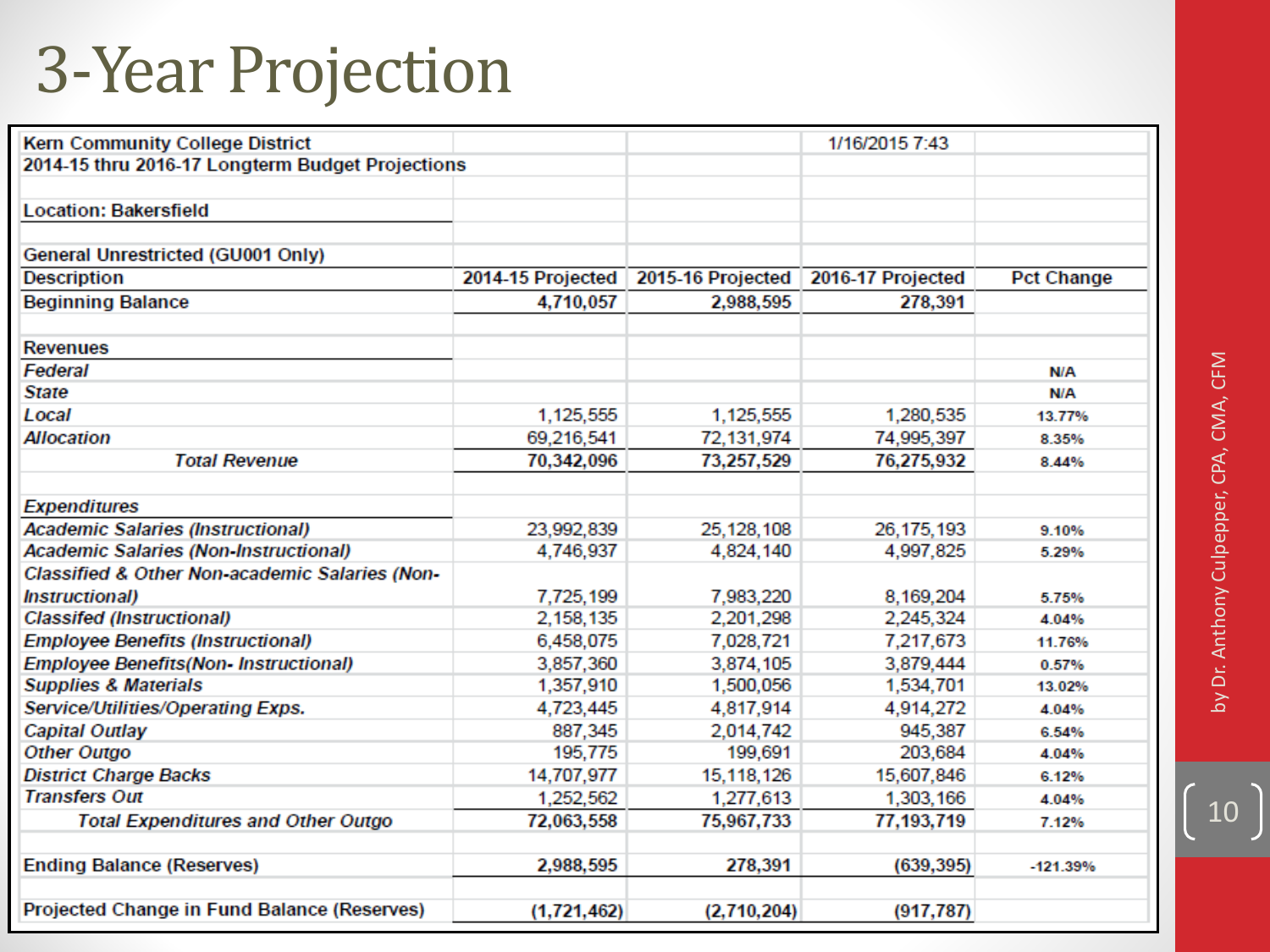#### 50% Law Target Ratio

| <b>Kern Community College District</b> |        |                      |         |        |  |  |  |  |  |  |
|----------------------------------------|--------|----------------------|---------|--------|--|--|--|--|--|--|
| 2015-16 Budget 50% Law Target          |        |                      |         |        |  |  |  |  |  |  |
|                                        |        |                      |         |        |  |  |  |  |  |  |
|                                        |        | Percentage 50% Ratio |         |        |  |  |  |  |  |  |
|                                        | 2013   | 2014                 | Average | Target |  |  |  |  |  |  |
| <b>Bakersfield</b>                     | 66.74% | 63.66%               | 65.20%  | 64.92% |  |  |  |  |  |  |
| Cerro Coso                             | 53.98% | 50.40%               | 52.19%  | 52.12% |  |  |  |  |  |  |
| Porterville                            | 57.85% | 55.35%               | 56.60%  | 56.54% |  |  |  |  |  |  |
| <b>District</b>                        | 2.64%  | 2.89%                | 2.76%   | 2.76%  |  |  |  |  |  |  |
| Total                                  | 53.80% | 50.04%               | 51.92%  | 51.50% |  |  |  |  |  |  |

2015-16 50% Law Target Ratio February 20, 2015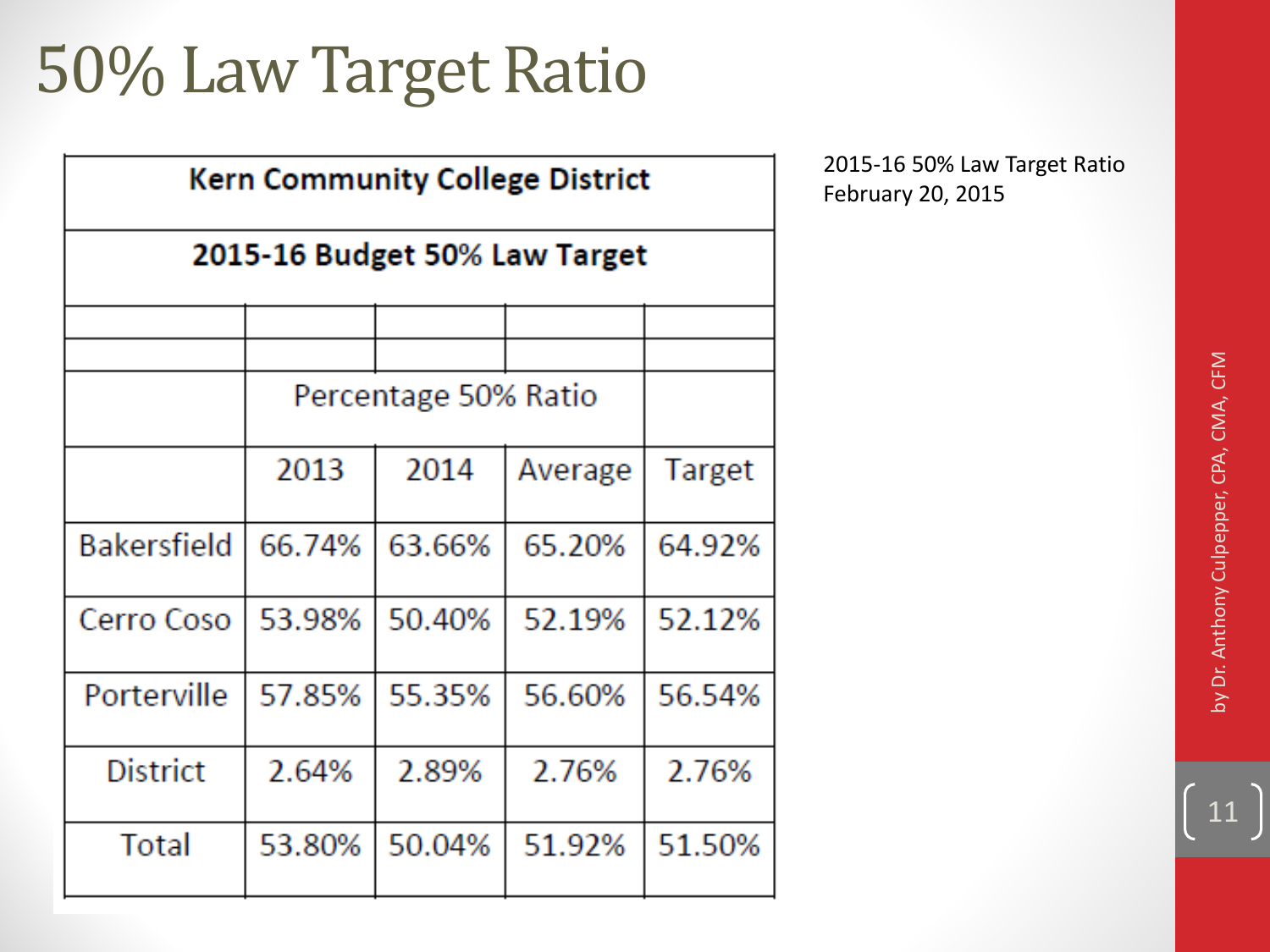#### 50% Law Target Ratio

| <b>Bakersfield College</b>                         |    |                 |   |                                   |                   |                   |
|----------------------------------------------------|----|-----------------|---|-----------------------------------|-------------------|-------------------|
|                                                    |    | <b>Audited</b>  |   | <b>Audited</b>                    | <b>Actual YTD</b> |                   |
|                                                    |    | 2013            |   | 2014                              | 2015              | (thru 02/10/2015) |
| <b>Academic Salaries</b>                           |    |                 |   |                                   |                   |                   |
| <b>Instructional Salaries</b>                      | s  | 24,672,598      |   | \$24,094,873 \$                   | 14,045,667        |                   |
| Non Instructional Salaries                         | s  |                 |   | 3,734,100 \$ 4,336,119 \$         | 2,826,052         |                   |
| Sub-total                                          |    | 28,406,698      |   | 28,430,992                        | 16,871,719        |                   |
| <b>Classified Salaries</b>                         |    |                 |   |                                   |                   |                   |
| <b>Non-Instructional Salaries</b>                  | \$ | 6,416,244 \$    |   | 6,146,490 \$                      | 3,767,218         |                   |
| <b>Instructional Salaries</b>                      | s  | 1,032,294 \$    |   | 1,215,892 \$                      | 522,061           |                   |
| Sub-total                                          |    | 7,448,538       |   | 7,362,382                         | 4,289,279         |                   |
| <b>Other Expenditures</b>                          |    |                 |   |                                   |                   |                   |
| <b>Employee Benefits (Instructional)</b>           | \$ |                 |   | 5,937,633 \$ 5,665,704 \$         | 3,411,774         |                   |
| Employee Benefits (Non- Instructional)             | S  | 3,965,487 \$    |   | 3,897,774 \$                      | 2,471,129         |                   |
| Supplies & Mateials                                | \$ | 673,288 \$      |   | 869,476 \$                        | 547,604           |                   |
| Other Operating Expense & Services                 | \$ |                 |   | 2,554,612 \$ 4,641,586 \$         | 1,631,141         |                   |
| Other Operating Expense & Services (Instructional) | s  | $5,823$ \$      |   | 7,314                             |                   |                   |
| <b>Equipment Replacement</b>                       |    |                 | S | 903 \$                            | 17,524            |                   |
| Sub total                                          |    | 13,136,844      |   | 15,082,756                        | 8,079,173         |                   |
| <b>Less Exclusions</b>                             | \$ | $(200, 841)$ \$ |   | $(631,916)$ \$                    | (39, 443)         |                   |
| <b>Less Lottery</b>                                | S  |                 |   | $(1,372,213)$ \$ $(1,572,336)$ \$ | (786, 168)        |                   |
| <b>Total</b>                                       |    | 47,419,026      |   | 48,671,878                        | 28,414,560        |                   |
| Percentage of Current Expense of Education         |    | 66.73%          |   | 63.64%                            | 63.28%            |                   |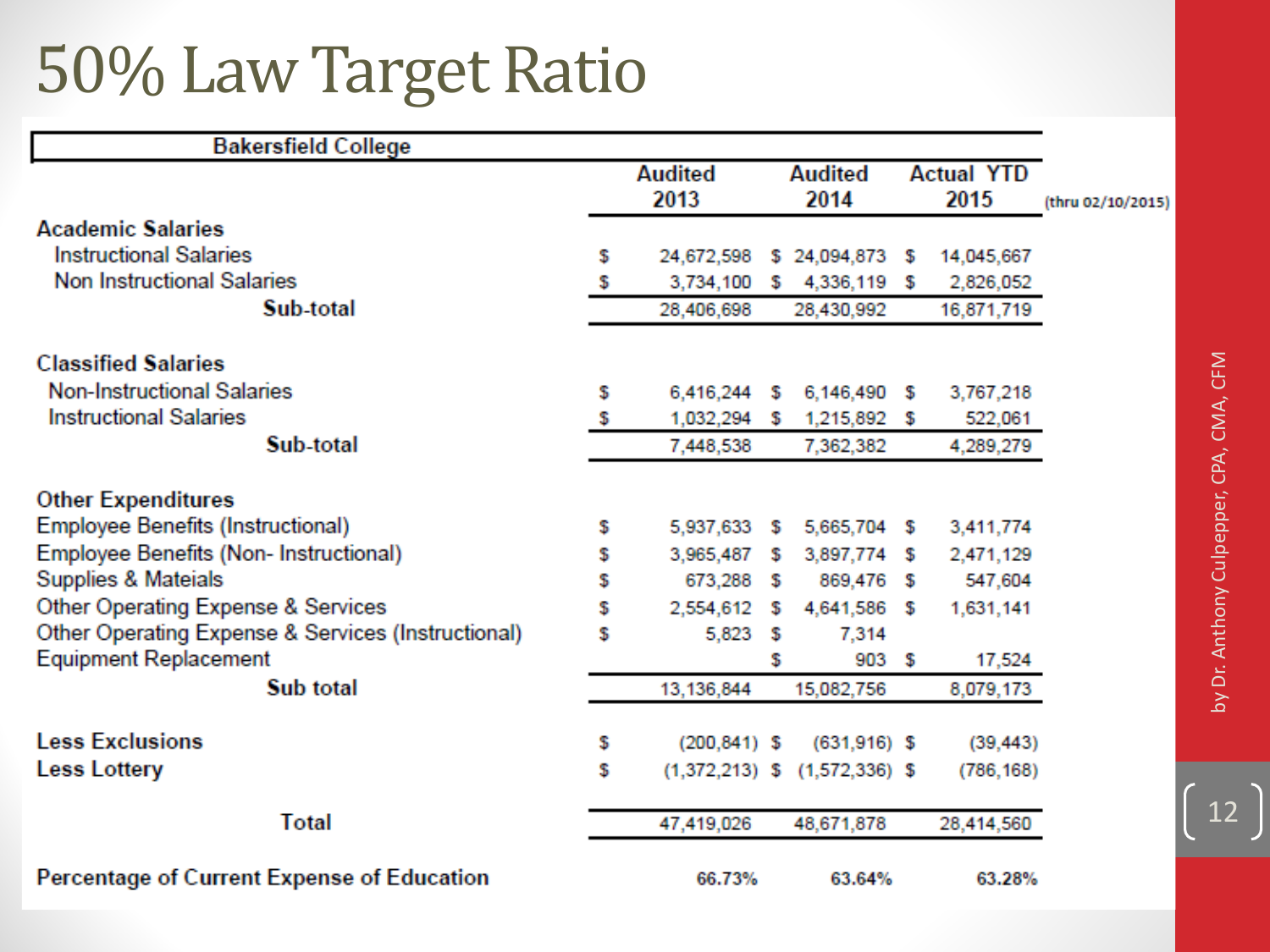#### 50% Law Target Ratio

#### **General Unrestricted (GU001 Only)**

|                                                               | 2014-15     | 2015-16     | 2016-17    | Pct        |
|---------------------------------------------------------------|-------------|-------------|------------|------------|
| <b>Description</b>                                            | Projected   | Projected   | Projected  | Change     |
| <b>Beginning Balance</b>                                      | 4,710,057   | 2,988,595   | 278,391    |            |
| <b>Revenues</b>                                               |             |             |            |            |
| Federal                                                       |             |             |            | <b>N/A</b> |
| State                                                         |             |             |            | <b>N/A</b> |
| Local                                                         | 1,125,555   | 1,125,555   | 1,280,535  | 13.77%     |
| <b>Allocation</b>                                             | 69,216,541  | 72,131,974  | 74,995,397 | 8.35%      |
| <b>Total Revenue</b>                                          | 70,342,096  | 73,257,529  | 76,275,932 | 8.44%      |
| <b>Expenditures</b>                                           |             |             |            |            |
| <b>Academic Salaries (Instructional)</b>                      | 23,992,839  | 25,128,108  | 26,175,193 | 9.10%      |
| Academic Salaries (Non-Instructional)                         | 4,746,937   | 4,824,140   | 4,997,825  | 6.29%      |
| Classified & Other Non-academic Salaries (Non-Instructional)  | 7,725,199   | 7,983,220   | 8,169,204  | 6.76%      |
| <b>Classifed (Instructional)</b>                              | 2,158,135   | 2,201,298   | 2,245,324  | 4.04%      |
| <b>Employee Benefits (Instructional)</b>                      | 6,458,075   | 7,028,721   | 7,217,673  | 11.76%     |
| Employee Benefits(Non- Instructional)                         | 3,857,360   | 3,874,105   | 3,879,444  | 0.67%      |
| <b>Supplies &amp; Materials</b>                               | 1,357,910   | 1,500,056   | 1,534,701  | 13.02%     |
| Service/Utilities/Operating Exps.                             | 4,723,445   | 4,817,914   | 4,914,272  | 4.04%      |
| <b>Capital Outlay</b>                                         | 887,345     | 2,014,742   | 945,387    | 6.64%      |
| Other Outgo                                                   | 195,775     | 199,691     | 203,684    | 4.04%      |
| <b>District Charge Backs</b>                                  | 14,707,977  | 15,118,126  | 15,607,846 | 6.12%      |
| <b>Transfers Out</b>                                          | 1,252,562   | 1,277,613   | 1,303,166  | 4.04%      |
| <b>Total Expenditures and Other Outgo</b>                     | 72,063,558  | 75,967,733  | 77,193,719 | 7.12%      |
| <b>Ending Balance (Reserves)</b>                              | 2,988,595   | 278,391     | (639, 395) | $-121.38%$ |
| Projected Change in Fund Balance (Reserves)                   | (1,721,462) | (2,710,204) | (917, 787) |            |
|                                                               |             |             |            |            |
| Fiscal Impact and Description of Major Revenue or Expenditure | 2014-15     | 2015-16     | 2016-17    |            |
| Changes (\$\$\$)                                              | Projected   | Projected   | Projected  |            |
| FON Compilance (Salaries and Benefits for new faculty)        |             | 1,360,000   | 680,000    |            |
| Student Equity & SSSP                                         | 361,246     |             |            |            |
| BAS Program -- Net Cost                                       |             | 1,494,572   | 129,613    |            |
|                                                               | 62.33%      |             |            |            |
| <b>Fifty Percent Law Projection</b>                           |             |             |            |            |

by Dr. Anthony Culpepper, CPA, CMA, CFM by Dr. Anthony Culpepper, CPA, CMA, CFM

13

**Kern Community College District 2014-15 thru 2016-17 Long-term Budget Projections Location: Bakersfield**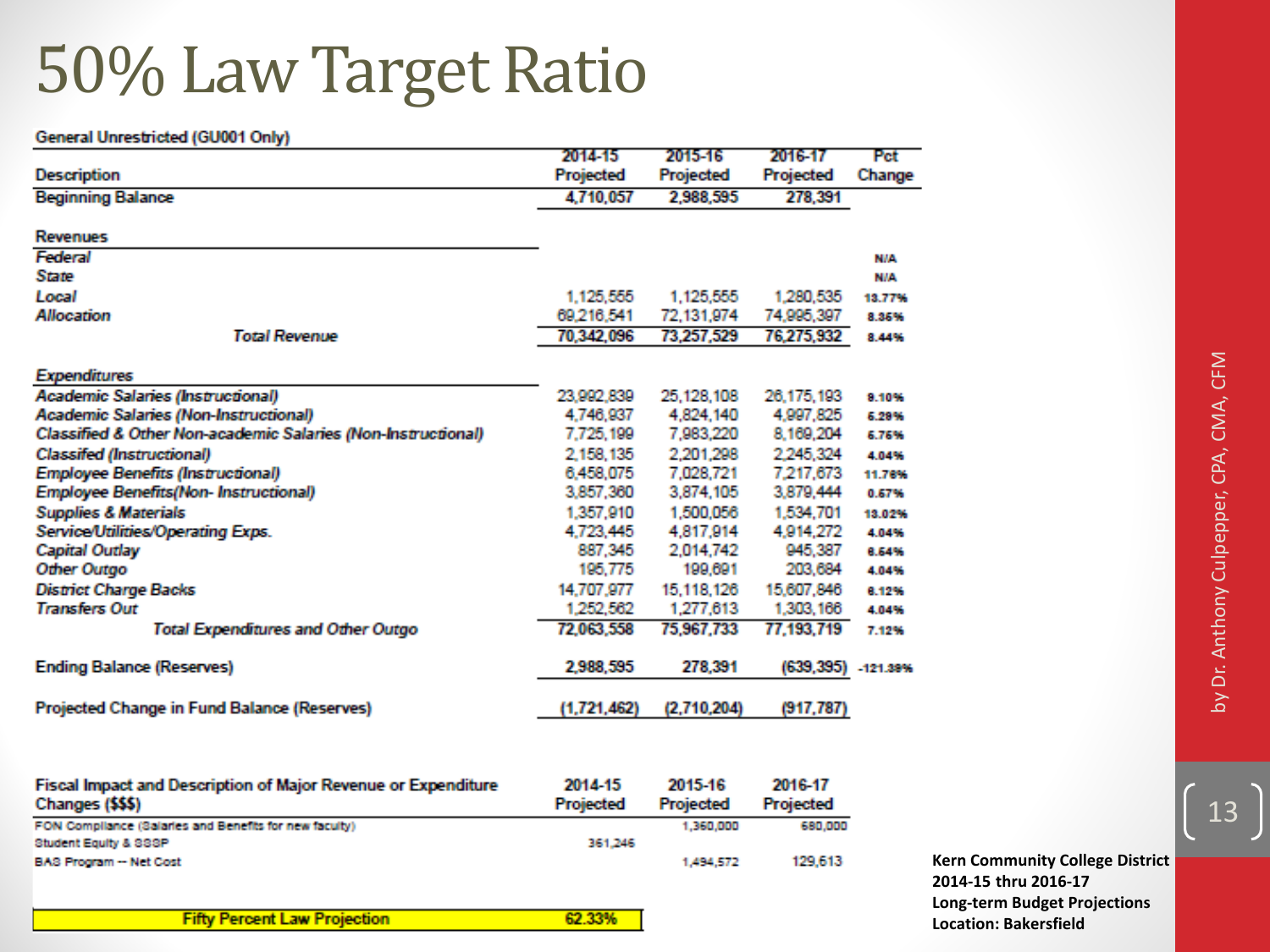#### Enrollment Projection

| <b>Bakersfield</b>                  |             | Point-in-Time Comparison   | Spring 2014 FTES<br>as a % of the | Spring 2015 |                                      |                                   |  |  |  |
|-------------------------------------|-------------|----------------------------|-----------------------------------|-------------|--------------------------------------|-----------------------------------|--|--|--|
| College                             |             | <b>Spring - Sixth Week</b> |                                   |             | <b>FTES</b><br>Eventual<br>as a % of |                                   |  |  |  |
|                                     | Spring 2014 | Spring 2015                | Diff                              | $%$ Chg     | Term-End <sup>5</sup>                | <b>Spring Target</b> <sup>6</sup> |  |  |  |
| <b>Current Headcount</b>            | 16,493      | 17,149                     | 656                               | 4.0%        |                                      |                                   |  |  |  |
| <b>Duplicated Enrollments</b>       | 47,690      | 49,912                     | 2,222                             | 4.7%        |                                      |                                   |  |  |  |
| Waitlisted Enrollments <sup>2</sup> | 227         | 156                        | $-71$                             | $-31.3%$    |                                      |                                   |  |  |  |
| Current FTES <sup>3</sup>           | 5,873.5     | 6,090.6                    | 217.1                             | 3.7%        | 97.6%                                | 102.2%                            |  |  |  |
| Workload (FTEF)                     | 347.1       | 360.5                      | 13.4                              | 3.9%        |                                      | 5,959.7                           |  |  |  |
| FTES/FTEF <sup>4</sup>              | 16.9        | 16.9                       | 0.0                               | $0.0\%$     |                                      | Spring 2015                       |  |  |  |
| <b>Active Sections</b>              | 1,623       | 1,639                      | 16                                | 1.0%        |                                      | Target                            |  |  |  |

| <b>Kern Community</b>               |             | Point-in-Time Comparison   | Spring 2014 FTES<br>as a $%$ of the | Spring 2015 |                                      |                                   |  |  |  |  |
|-------------------------------------|-------------|----------------------------|-------------------------------------|-------------|--------------------------------------|-----------------------------------|--|--|--|--|
| <b>College District</b>             |             | <b>Spring - Sixth Week</b> |                                     |             | <b>FTES</b><br>Eventual<br>as a % of |                                   |  |  |  |  |
|                                     | Spring 2014 | Spring 2015                | <b>Diff</b>                         | $%$ Chg     | Term-End <sup>5</sup>                | <b>Spring Target</b> <sup>6</sup> |  |  |  |  |
| <b>Current Headcount</b>            | 23,623      | 24,174                     | 551                                 | 2.3%        |                                      |                                   |  |  |  |  |
| <b>Duplicated Enrollments</b>       | 68,859      | 69,589                     | 730                                 | 1.1%        |                                      |                                   |  |  |  |  |
| Waitlisted Enrollments <sup>2</sup> | 324         | 222                        | $-102$                              | $-31.5%$    |                                      |                                   |  |  |  |  |
| Current FTES <sup>3</sup>           | 8,435.3     | 8,510.2                    | 74.9                                | 0.9%        | 97.7%                                | 94.8%                             |  |  |  |  |
| Workload (FTEF)                     | 527.8       | 539.4                      | 11.6                                | 2.2%        |                                      | 8,975.2                           |  |  |  |  |
| FTES/FTEF <sup>4</sup>              | 16.0        | 15.8                       | $-0.2$                              | $-1.3%$     |                                      | Spring 2015                       |  |  |  |  |
| <b>Active Sections</b>              | 2,468       | 2,488                      | 20                                  | 0.8%        |                                      | <b>Target</b>                     |  |  |  |  |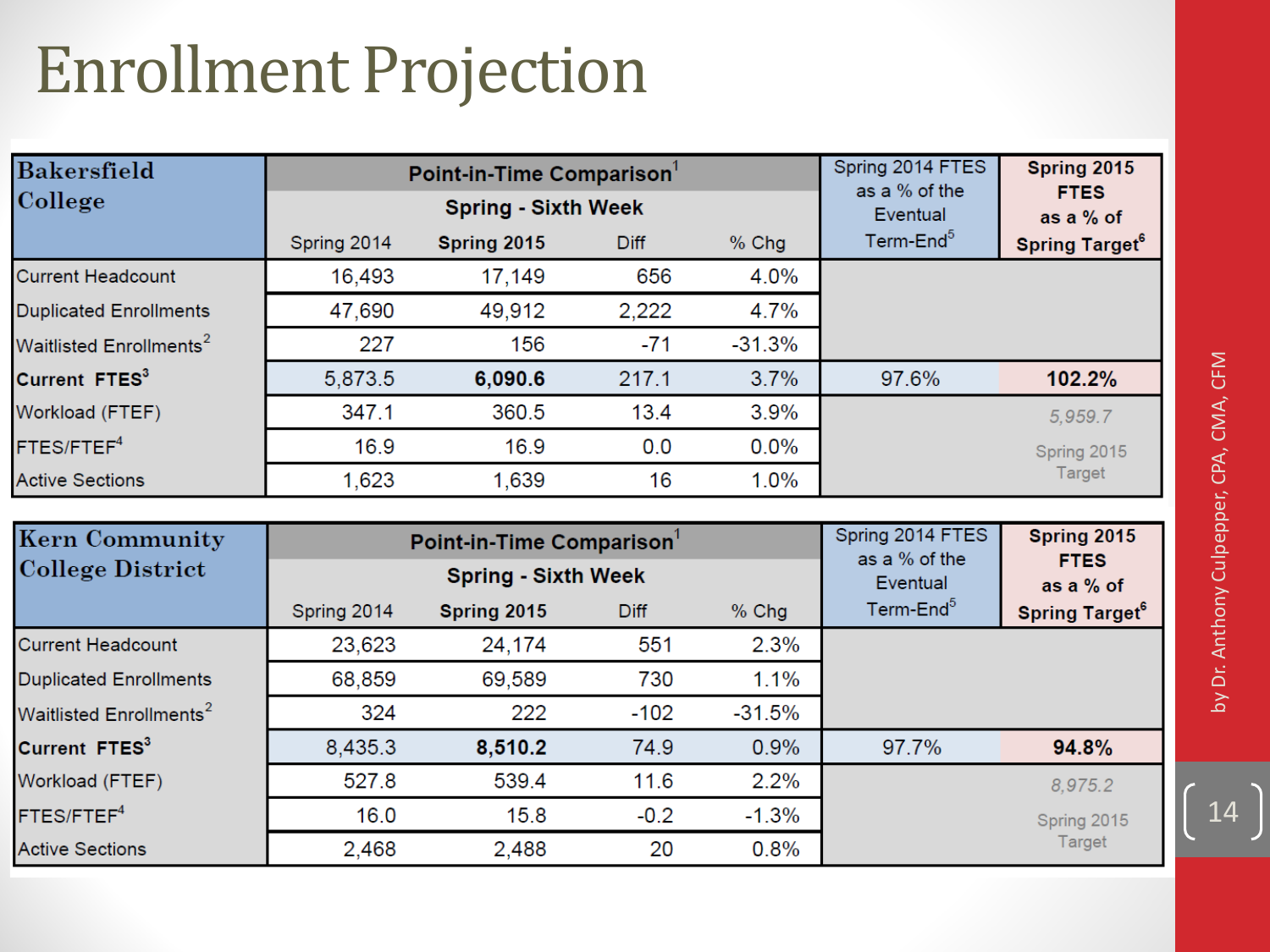#### BAS Accomplishment – Budget Impact

#### **Identified Resources**

Funding Analysis and Other Resources: A detailed budget for the eight years of the pilot program has been developed and covers (i) start-up costs and (ii) ongoing costs.

The initial start-up expenditures of \$1.1M cover lab renovation and equipment purchases. Fundraising efforts have been initiated to cover this expenditure and \$130,000 YTD has been secured.

| <b>Summary Financial</b>                  | 2015-2016    | 2016-2017  | 2017-2018 | 2018-2019 | 2019-2020  | 2020-2021 | 2021-2022 | 2022-2023 | Total        |
|-------------------------------------------|--------------|------------|-----------|-----------|------------|-----------|-----------|-----------|--------------|
| Revenue                                   | 0            | 154,980    | 365,148   | 430,416   | 370,944    | 982,240   | 1,192,361 | 1,372,978 | 4,869,067    |
| <b>Operating Expenditures</b>             | 384,922      | 423,948    | 621,740   | 759,945   | 890,202    | 895,135   | 904,041   | 911,521   | 5,791,454    |
| Capital Outlay                            | 1,109,650    | 0          | 100,000   | 121,000   | 0          | 100,000   | 100,000   | 121,000   | 1,651,650    |
| Net (Cost)/Contribution to Overheads      | $-1,494,572$ | $-268,968$ | -356,592  | -450,529  | $-519,258$ | -12,895   | 188,319   | 340,456   | $-2,574,038$ |
|                                           |              |            |           |           |            |           |           |           |              |
|                                           |              |            |           |           |            |           |           |           |              |
| <b>Description</b>                        | 2015-2016    | 2016-2017  | 2017-2018 | 2018-2019 | 2019-2020  | 2020-2021 | 2021-2022 | 2022-2023 |              |
| <b>Revenue Estimates (See Note)</b>       |              |            |           |           |            |           |           |           |              |
| Apportionment                             |              |            |           |           |            | 638,260   | 774,797   | 892,162   |              |
| Additional \$84 Fee/Unit (Junior/Seniors) | 0            | 154,980    | 365,148   | 430,416   | 370,944    | 343,980   | 417,564   | 480,816   |              |
| <b>Total Revenues</b>                     | 0            | 154,980    | 365,148   | 430,416   | 370,944    | 982,240   | 1,192,361 | 1,372,978 |              |
|                                           |              |            |           |           |            |           |           |           |              |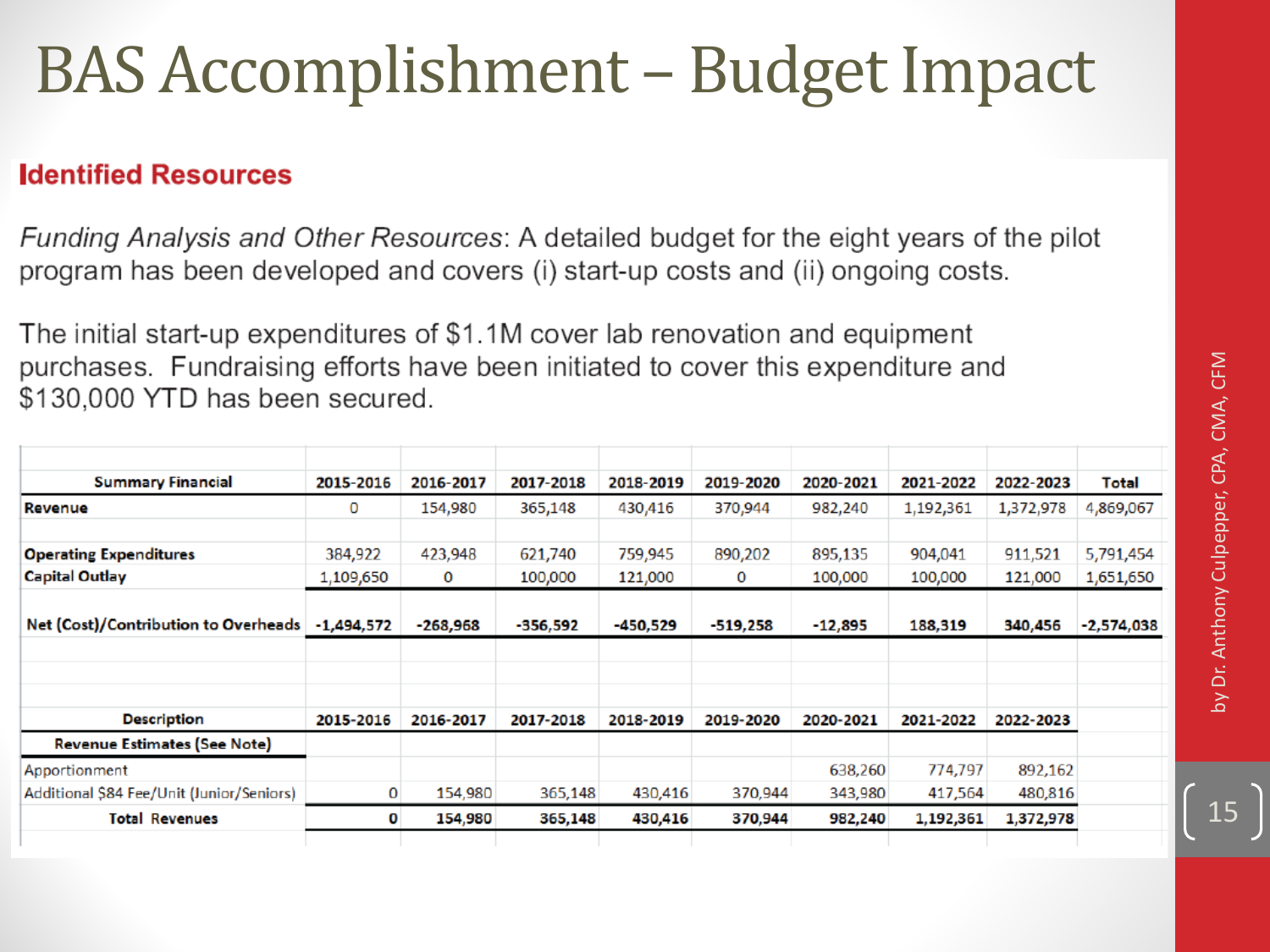#### BAS Accomplishment – Budget Impact

Facilities, Equipment, and Supplies: BC already has in place a number of state-of-theart facilities that were equipped through grant funding, institutional investment, industry financial and in-kind donations, and financial support through local industry. The budget below delineates the non-personnel operating expenditures for the 8 years of the pilot.

| <b>Other Operating Expenditures</b>    | 2015-2016 | 2016-2017 | 2017-2018 | 2018-2019 | 2019-2020 | 2020-2021 | 2021-2022 | 2022-2023 |
|----------------------------------------|-----------|-----------|-----------|-----------|-----------|-----------|-----------|-----------|
| Materials and Supplies (20% of current |           |           |           |           |           |           |           |           |
| EIT department materials budget)       | 12,000    | 12,120    | 12,241    | 12,364    | 12,487    | 12,612    | 12,738    | 12,866    |
| Maintenance (20% of current EIT        |           |           |           |           |           |           |           |           |
| department maintenance budget)         | 2,400     | 2,424     | 2,448     | 2,473     | 2,497     | 2,522     | 2,548     | 2,573     |
| Equipment Replacement                  |           | 4,500     | 4,500     | 6,000     | 7,500     | 7,500     | 9,000     | 9,000     |
| New Faculty Office Cost (office        |           |           |           |           |           |           |           |           |
| furniture, computer technology, etc.)  | 2,400     | 0         | 2,400     | 2,400     | 2,400     | 0         | 0         | 0         |
| Curriculum Development                 |           |           |           |           |           |           |           |           |
| 17 new IT courses @ 136 hours/course   |           |           |           |           |           |           |           |           |
| and \$33.57/hr                         | 77,614    | 0         | 0         | 0         | 0         | 0         | $\Omega$  | $\Omega$  |
| 3 new upper division GE courses @ 105  |           |           |           |           |           |           |           |           |
| hours/course and \$33.57/hr            | 10,575    | 0         | 0         | 0         | 0         | 0         | 0         | 0         |
| <b>Professional Development</b>        | 5,000     | 5,000     | 5,000     | 5,000     | 5,000     | 5,000     | 5,000     | 5,000     |
| <b>Student Advising and Outreach</b>   | 5,000     | 5,000     | 5,000     | 5,000     | 5,000     | 5,000     | 5,000     | 5,000     |
| Sub-Total                              | 114,988   | 29,044    | 31,589    | 33,236    | 34,885    | 32,635    | 34,286    | 34,439    |